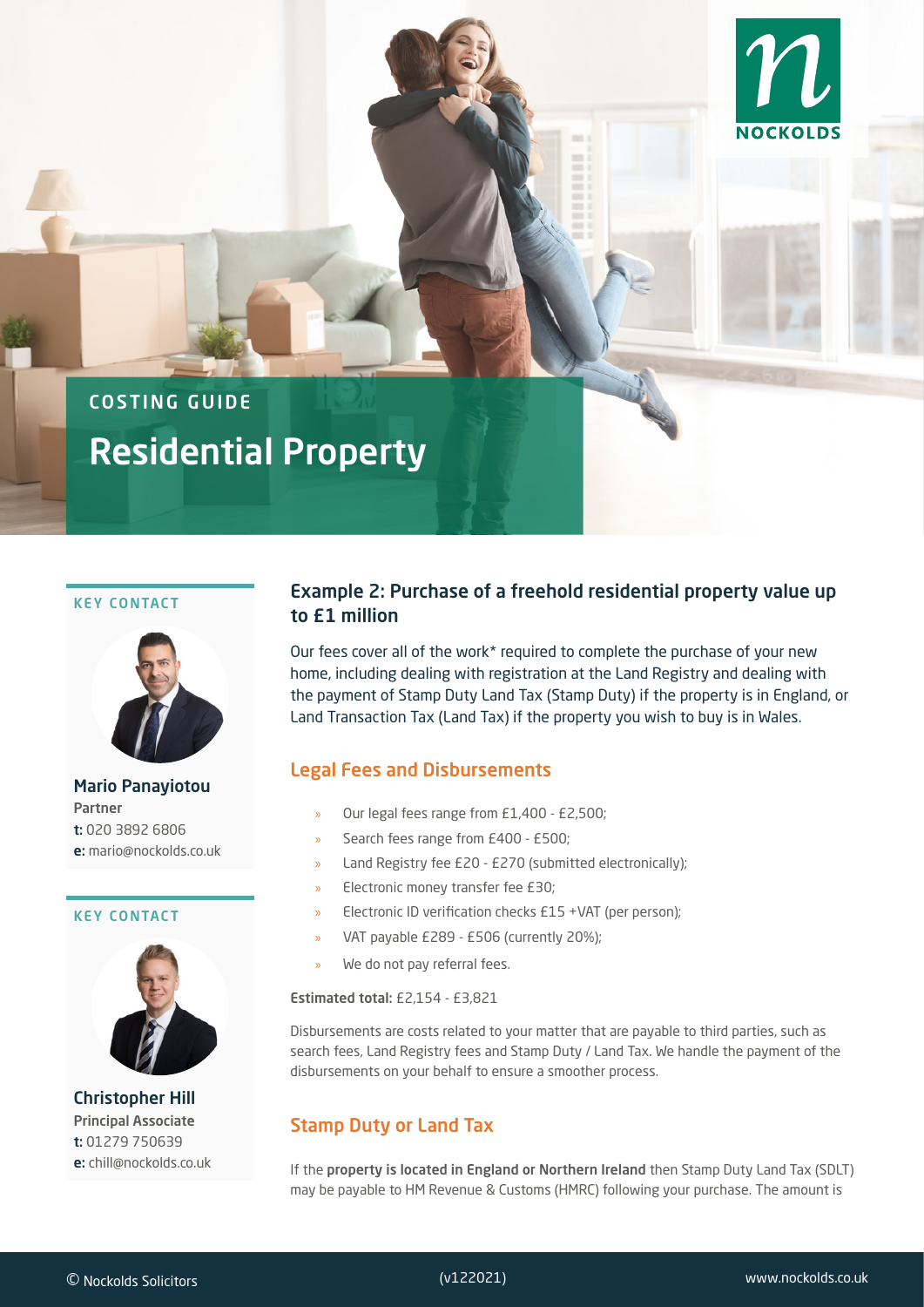based on how much you paid for the property and when you bought it. Different rates apply according to the type of property and the type of purchaser. You can read more about SDLT [here.](https://www.gov.uk/stamp-duty-land-tax) You can calculate how much SDLT will be payable by you using the [HMRC's SDLT calculator.](https://www.tax.service.gov.uk/calculate-stamp-duty-land-tax/%23/intro)

If the property is located in Wales then a Land Tax Transaction Tax (LTT) may be payable to the Welsh Revenue Authority (WRA) following your purchase. The amount is based on how much you paid for the property and when you bought it. Different rates apply according to the type of property and the type of purchaser. You can read more about LTT [here.](https://gov.wales/land-transaction-tax-guide) You can calculate how much LTT will be payable by you using the [WRA's LTT calculator](https://gov.wales/land-transaction-tax-calculator).

## How Long Will My Freehold House Purchase Take?

How long it will take from your offer being accepted until you can move into your house will depend on a number of factors. The average process takes between ten to twelve weeks from receipt of contract papers. It can be quicker or slower, depending on the parties in the chain (particularly if there are a mixture of freehold and leasehold properties, mortgages and surveys).

Please be aware that external factors such as Christmas and bank holidays, government pandemic restrictions and stamp duty holidays are known to slow things down but are beyond our control.

## Stages of the Process

The precise stages involved in the purchase of a residential property vary according to the circumstances. However, some key stages include:

- » Taking your instructions and giving you initial advice;
- » Checking finances are in place to fund your purchase and contacting the lender's solicitors if needed;
- » Receiving and advising on contract documents;
- » Carrying out searches against the property;
- » Obtaining further planning documentation if required;
- » Making any necessary enquiries of the seller's solicitor;
- Giving you advice on all documents and information received;
- » Going through conditions of mortgage offer with you (where applicable);
- Sending the final contract to you for signature;
- » Agreeing a completion date (date from which you will own the property);
- » Exchanging contracts and notifying you that this has happened;
- » Arranging for all monies needed to complete the purchase to be received from the lender (where applicable) and you;
- » Completing the purchase;
- » Dealing with payment of Stamp Duty / Land Tax;
- » Dealing with the application for registration of the property into your name with the Land Registry.

\* These fees vary from property to property and can on occasion be more than the ranges given above. We can give you an accurate figure once we have sight of your specific documents. Please call us for further information.